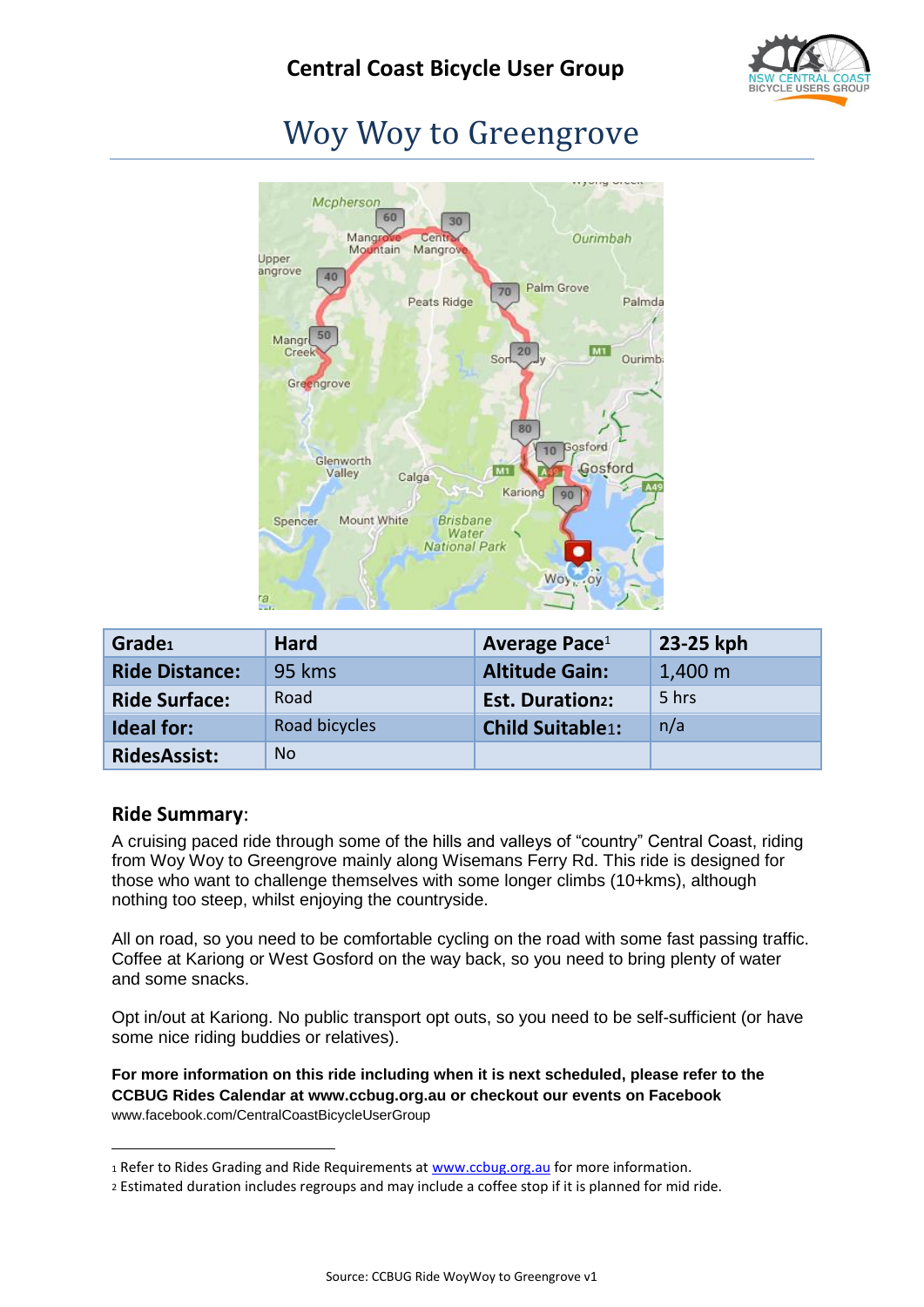

#### **Ride Details**



#### **Opt in points**

Kariong, about 40mins after scheduled start time. Parking available at Mt Penang Parklands.

#### **Opt out points**

There are no train stations after leaving Woy Woy.

#### **Water & Toilet Locations**

Toilets available at Woy Woy train station, Kariong Shell servo, Mt Penang Gardens & Mangrove Mountain shops

Water available at Woy Woy station toilets, Kariong Shell servo, Mt Penang Gardens & Mangrove Mountain shops

**Map Reference**:<http://www.mapmyride.com/routes/view/1463327983>

**Ride Leader Notes:**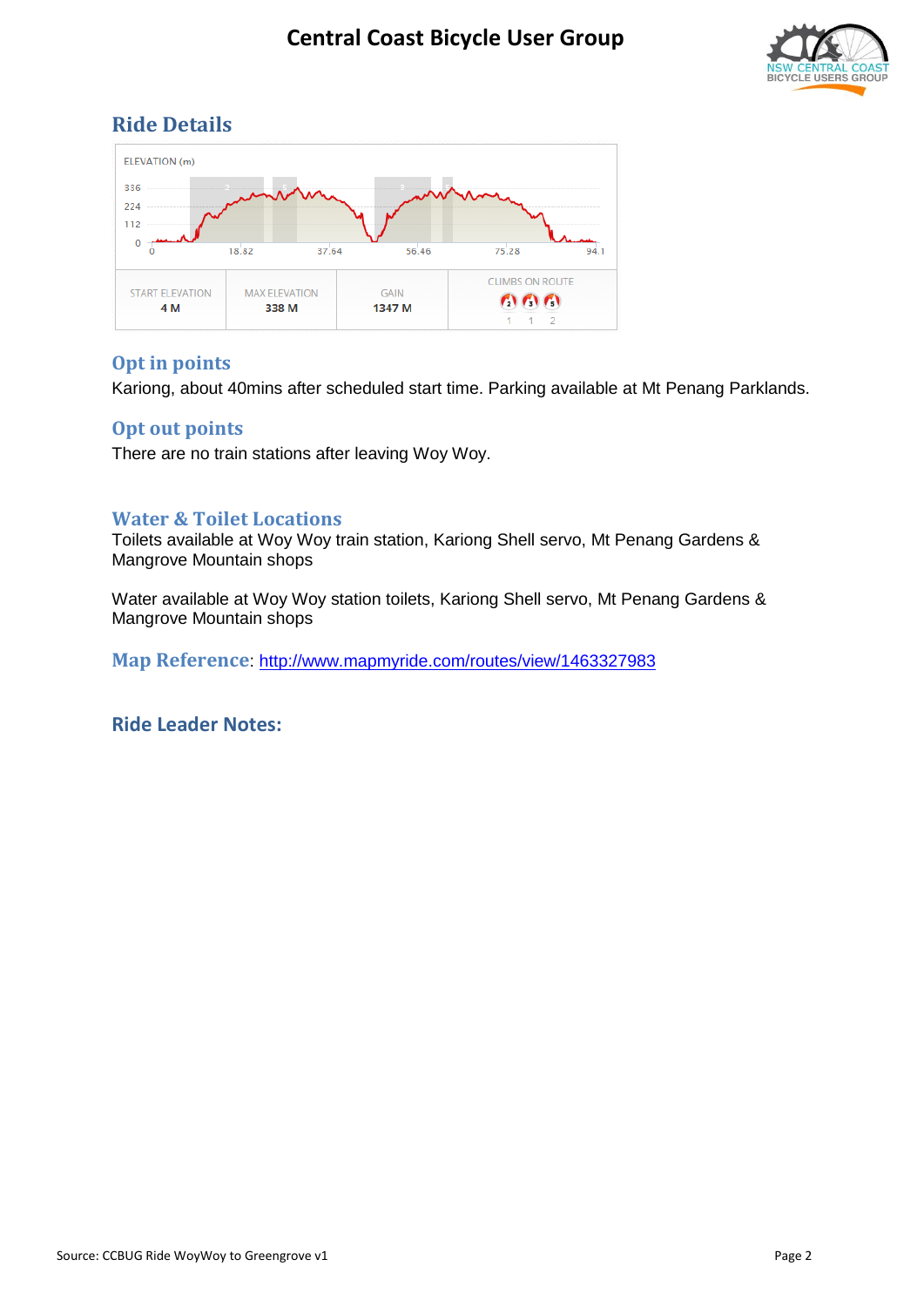

| <b>Distance</b> | <b>Direction</b>                | Street / Location                                                                                                         | Hazards / notes                                                                                                                      |
|-----------------|---------------------------------|---------------------------------------------------------------------------------------------------------------------------|--------------------------------------------------------------------------------------------------------------------------------------|
| <b>Marker</b>   |                                 |                                                                                                                           |                                                                                                                                      |
| 0 <sub>km</sub> | Left                            | From Woy Woy station bus road into<br><b>Brisbane Waters Drive</b>                                                        |                                                                                                                                      |
| 5km             | Right                           | At the roundabout to stay on Brisbane<br><b>Water Drive</b>                                                               | Point Clare rail overpass; watch for<br>other vehicles entering roundabout                                                           |
| 8.5km           | Left                            | Central Coast Highway                                                                                                     | Road shoulder narrow in parts up<br>Kariong hill; fast passing traffic                                                               |
| 11.5km          | Straight                        | Traffic lights at Woy Woy Rd                                                                                              | Continue past the Shell service<br>station                                                                                           |
| 12km            | Stop                            | Regroup at bus stop just after Curringa<br>Rd. Opt-in point.                                                              | Watch for buses and pedestrians;<br><b>REGROUP</b>                                                                                   |
| 12.5km          | Straight                        | Merge into the traffic lane due to<br>pedestrian island in shoulder at Kangoo<br>Rd                                       | Take care merging, OR<br>Consider crossing at the Kangoo Rd<br>traffic lights onto the shared path if<br>fast moving traffic around. |
| 13km            | Right                           | Wisemans Ferry Rd                                                                                                         | Traffic lights; take extra care when<br>changing into the right hand turn<br>lane                                                    |
| 19.5km          | Left                            | Wisemans Ferry Rd                                                                                                         |                                                                                                                                      |
| 19.8km          | Right                           | Wisemans Ferry Rd                                                                                                         |                                                                                                                                      |
| 21.7km          | Straight                        | <b>Wisemans Ferry Rd</b>                                                                                                  | Cross over Peats Ridge Rd                                                                                                            |
| 31km            | <b>REGROUP</b><br>Then straight | <b>Wisemans Ferry Rd</b>                                                                                                  | Stop sign; cross over George Downes<br>Drv<br>REGROUP point just before stop sign                                                    |
| 47.2km          | Turn around                     | Wisemans Ferry Rd                                                                                                         | At the bottom of the hill at cnr<br>Mangrove Creek Rd                                                                                |
| 58.7km          | <b>REGROUP</b>                  | Cnr Warratah Rd at Mangrove                                                                                               |                                                                                                                                      |
|                 | then straight                   | Mountain shops                                                                                                            |                                                                                                                                      |
| 59.8km          | Veer right                      | <b>Wisemans Ferry Rd</b>                                                                                                  |                                                                                                                                      |
| 63.3km          | Straight                        | Wisemans Ferry Rd                                                                                                         | Stop sigh; cross over George Downes<br>Drv                                                                                           |
| 66km            | Straight                        | Wisemans Ferry Rd                                                                                                         | Cross over Peats Ridge Rd                                                                                                            |
| 72.5km          | Straight                        | Wisemans Ferry Rd                                                                                                         | Cross over Peats Ridge Rd                                                                                                            |
| 81km            | Veer left                       | Onto shared path off Wisemans Ferry<br>Rd                                                                                 |                                                                                                                                      |
| 81.1km          | Left                            | Continue along shared path on Central<br>Coast Hwy                                                                        | Watch for pedestrians and oncoming<br>cyclists                                                                                       |
| 81.6km          | Straight                        | Cross traffic lights to continue along<br><b>Central Coast Hwy</b>                                                        | Watch for cars entering on the left<br>from Kangoo Rd                                                                                |
| 82.5km          | <b>REGROUP</b>                  | Just before the corner of the Avenue, or<br>If coffee at Mt Penang then go left into<br>The Avenue to Mt Penang Parklands |                                                                                                                                      |
| 82.5km          | Continue                        | <b>Central Coast Hwy</b>                                                                                                  | Take the left lane in a tight bunch<br>formation, all the way down to just<br>before Brisbane Waters Drv                             |
| 85.2km          | Move to<br><b>Right Lane</b>    | When safe, move to the right lane                                                                                         | Watch for fast traffic behind!                                                                                                       |
|                 | OR Keep in                      | If having coffee at West Gosford,                                                                                         |                                                                                                                                      |

### **Cue Sheet – Loop de Brisbane Waters**